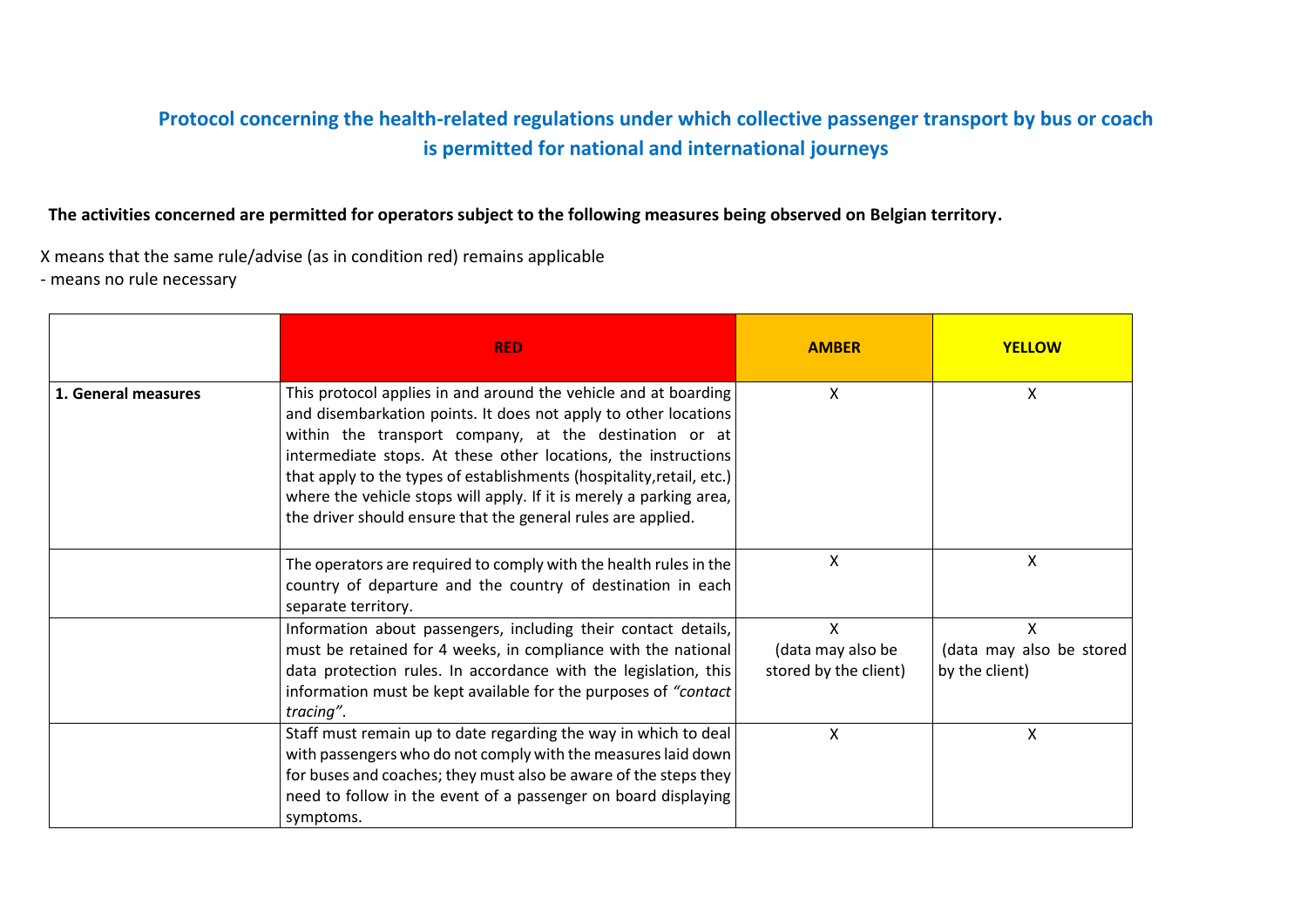| 2. Measures that apply for | 2.1. All touch points and areas in the driver's seat area must be           | $\pmb{\mathsf{X}}$          | $\mathsf{X}$                                            |
|----------------------------|-----------------------------------------------------------------------------|-----------------------------|---------------------------------------------------------|
| buses and coaches          | cleaned and disinfected in accordance with the regulations,                 |                             |                                                         |
|                            | insofar as these exist. In any event, this cleaning and                     |                             |                                                         |
|                            | disinfection should also be carried out regularly each time the             |                             |                                                         |
|                            | driver is changed.                                                          |                             |                                                         |
|                            | 2.2. The vehicle must be sufficiently well ventilated for each              | X                           | Sufficient ventilation                                  |
|                            | journey, as well as during any intermediate stops.                          |                             | remains important                                       |
|                            | 2.3. The hard and smooth surfaces inside the vehicle with which             | $\mathsf X$                 | Recommended for every                                   |
|                            | passengers may come into contact will be disinfected. This                  |                             | new job                                                 |
|                            | includes handles and grab rails, armrests and headrests,                    |                             |                                                         |
|                            | operating panels, etc. This will also be carried out during                 |                             |                                                         |
|                            | intermediate stops.                                                         |                             |                                                         |
|                            | 2.4. The first row of seats will remain unoccupied and the safety           | X                           | Use of the first row of seats                           |
|                            | zone between the driver's seat area and the passenger space                 |                             | behind the driver's seat                                |
|                            | will be screened off with a physical barrier, such as a                     |                             | area ispermitted subject to                             |
|                            | (breakable) safety chain. When using the first row of seats                 |                             | implementing additional                                 |
|                            | behind the driver's seat area, a partition made from flexible               |                             | protective measures.                                    |
|                            | material, with sufficient attention to visibility and safety, should        |                             |                                                         |
|                            | be provided.<br>2.5. When someone on board is infected, the vehicle must be | $\boldsymbol{\mathsf{X}}$   | $\mathsf{X}$                                            |
|                            | thoroughly disinfected afterwards.                                          |                             |                                                         |
|                            |                                                                             |                             |                                                         |
|                            | 2.6. The ventilation system must be maintained in accordance                | X                           | Fresh air from the outside in                           |
|                            | with the manufacturer's instructions and in doing so be set and             |                             | sufficient quantities in line                           |
|                            | used in such a way that the circulation of fresh air from the               |                             | with comfort                                            |
|                            | outside is encouraged to the maximum.                                       |                             |                                                         |
|                            | 2.7. Passengers older than the age limit set by the government              |                             | A facemask is compulsory,   Facemasks remain strongly   |
|                            | must wear a facemask throughout the journey.                                | although<br>it<br>may       | be recommended, particularly                            |
|                            |                                                                             |                             | removed occasionally in when moving around inside       |
|                            |                                                                             |                             | order to eat and drink. Any   the bus. Facemasks may be |
|                            |                                                                             |                             | other deviation from the removed in order to eat and    |
|                            |                                                                             | facemask requirement is     | drink.                                                  |
|                            |                                                                             | otherwise only possible for |                                                         |
|                            |                                                                             | closed groups, provided     |                                                         |
|                            |                                                                             | the passengers are seated   |                                                         |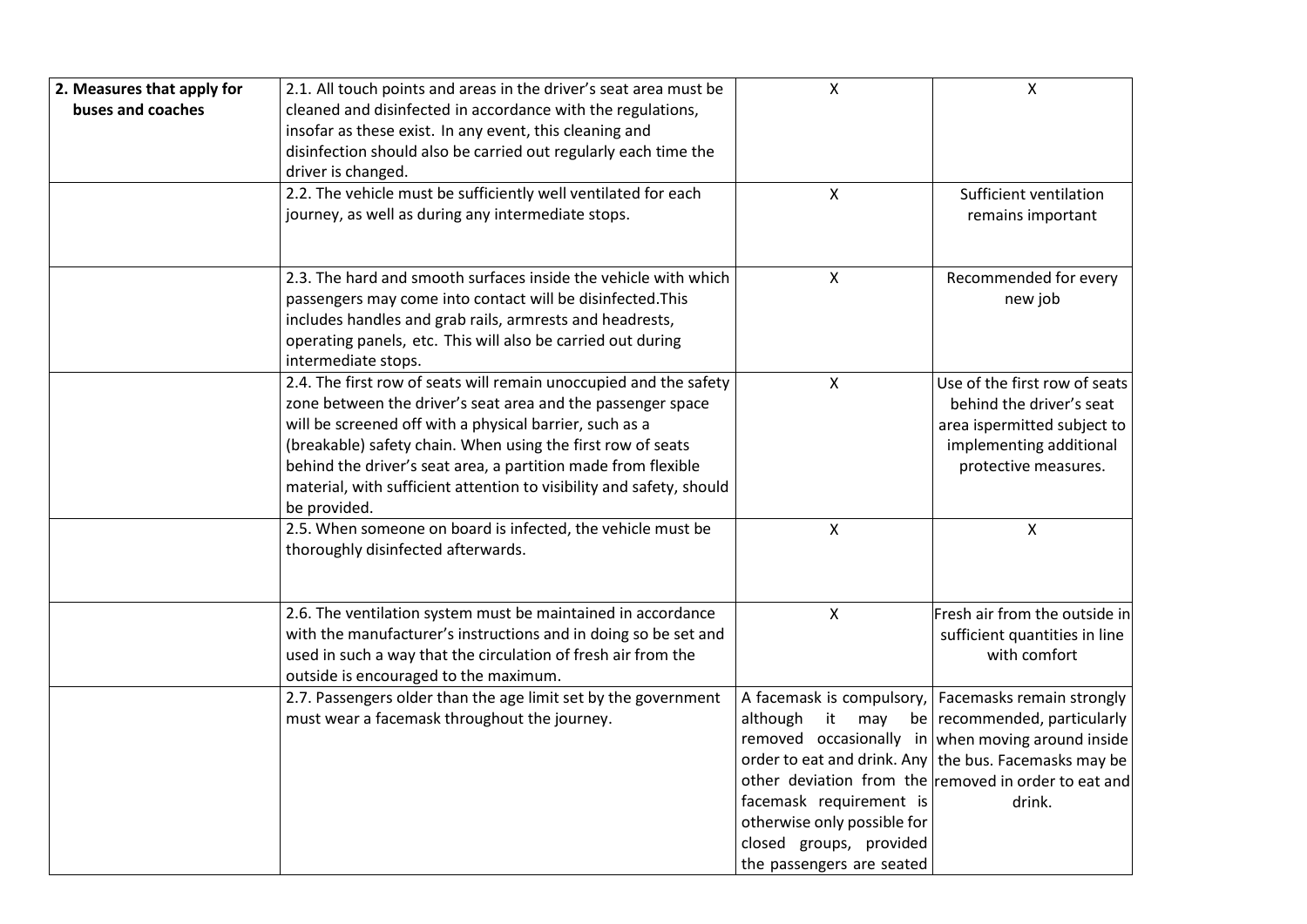|                              |                                                                     | after<br>consultation<br>and |                            |
|------------------------------|---------------------------------------------------------------------|------------------------------|----------------------------|
|                              |                                                                     | between the organiser of     |                            |
|                              |                                                                     | the group and the bus        |                            |
|                              |                                                                     | company.                     |                            |
|                              |                                                                     | Facemasks must be worn       |                            |
|                              |                                                                     | when moving about the        |                            |
|                              |                                                                     | bus.                         |                            |
|                              | 2.8. If possible, a social distance of 1.5 metres will be left      |                              |                            |
|                              | between passengers.                                                 |                              |                            |
|                              |                                                                     |                              |                            |
|                              |                                                                     |                              |                            |
|                              | 2.9. In the event of a passenger being suspected of having the      | Χ                            | X                          |
|                              | coronavirus, distancing and protection (e.g. FFP2) will be          |                              |                            |
|                              | optimised during the journey and the passenger will be isolated     |                              |                            |
|                              | at one of the next stops.                                           |                              |                            |
|                              | 2.10. A stock of alcohol gel will be provided, which can be used    | X                            | X                          |
|                              | as part of the safety procedures.                                   |                              |                            |
|                              |                                                                     |                              |                            |
|                              |                                                                     |                              |                            |
|                              | 2.11. Passengers in the same social bubble are best kept            | Χ                            |                            |
|                              | together. If necessary, seat allocations may be determined in       |                              |                            |
|                              | advance with the organiser or group leader (possible based on       |                              |                            |
|                              | age or risk group).                                                 |                              |                            |
|                              | 2.12. If possible, the passengers will receive a practical briefing |                              |                            |
|                              | beforehand about the precautions to take, preferably from the       |                              |                            |
|                              | group leader. This can be done for example by e-mail and/or         |                              |                            |
|                              | verbally on-site. If the (weather) conditions mean that this        |                              |                            |
|                              | briefing is not possible, a disposable document can be handed       |                              |                            |
|                              | out.                                                                |                              |                            |
| 3. Measures for boarding and | 3.1. For boarding and disembarkation, a location should be          | X                            |                            |
| disembarking                 | selected where there is plenty of room available for people to      |                              |                            |
|                              | be able to move about safely. If necessary, markings should be      |                              |                            |
|                              | placed on the ground or cords put in place.                         |                              |                            |
|                              | 3.2. If a passenger displays signs of illness prior to departure,   | X                            | Internal company procedure |
|                              | the driver, in consultation with company management, will           |                              |                            |
|                              | contact the care services and avoid any contact with other          |                              |                            |
|                              | persons. The vehicle will not depart until such time as this        |                              |                            |
|                              | potential risk has been dealt with.                                 |                              |                            |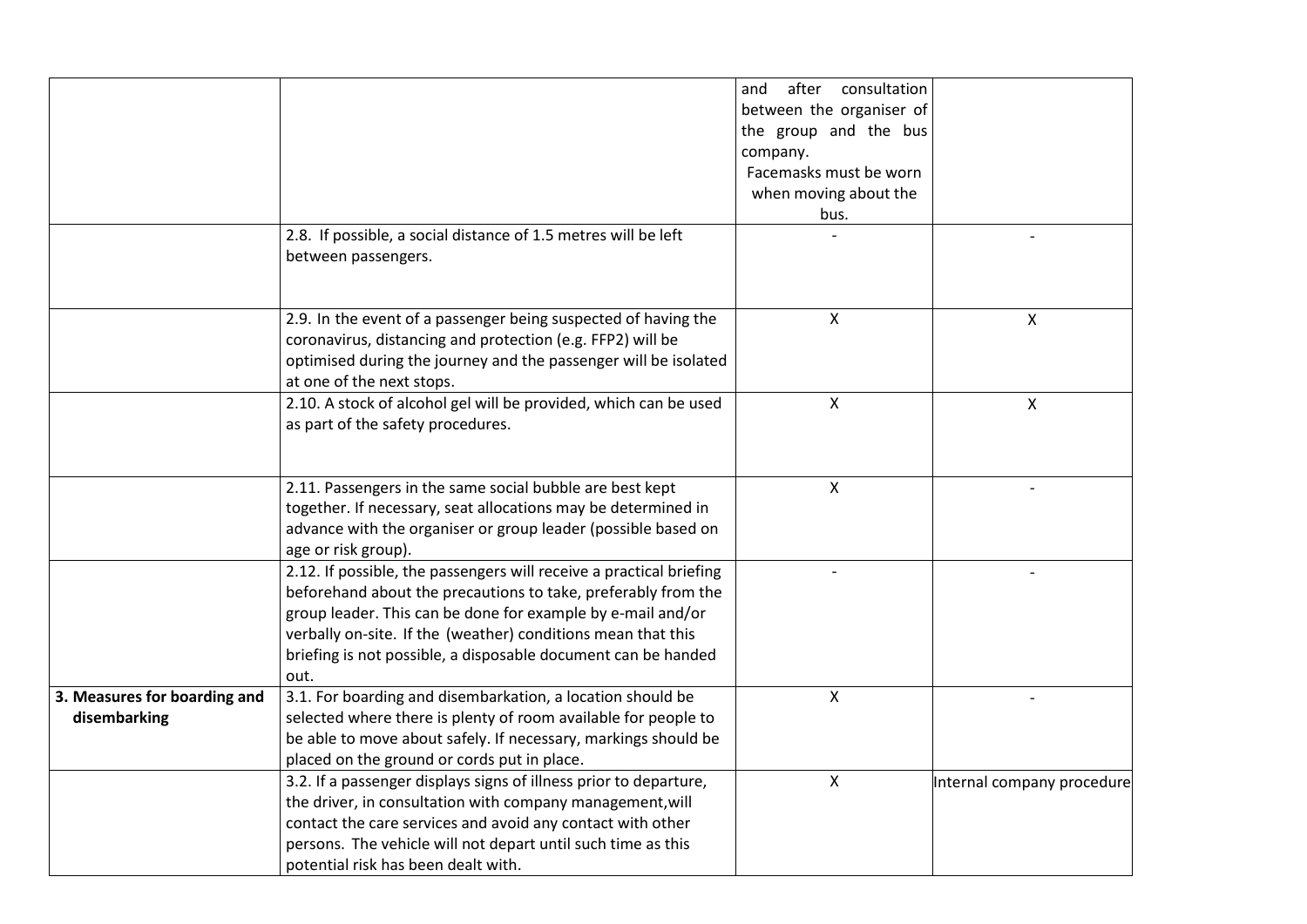|                               | 3.3. For vehicles with 2 doors, only the rear door may be used<br>by passengers.                                                                                                                                                                                                       | $\mathsf{x}$              |   |
|-------------------------------|----------------------------------------------------------------------------------------------------------------------------------------------------------------------------------------------------------------------------------------------------------------------------------------|---------------------------|---|
|                               | 3.4. Passengers will be divided into two groups, the L(eft) group,<br>who will sit at the rear, and the R(ight) group, who will sit at the<br>front. If it is possible to determine a different allocation of seats<br>beforehand, the order of boarding will be adjusted accordingly. | X                         |   |
|                               | 3.5. Before boarding, passengers will be requested to observe<br>the usual safety distance of 1.5 metres.                                                                                                                                                                              | $\pmb{\mathsf{X}}$        |   |
|                               | 3.6. Wherever possible, ticket inspections will be contactless.                                                                                                                                                                                                                        | X                         |   |
|                               | 3.7. When boarding at the transport company location, the use<br>of auxiliary signage is recommended.                                                                                                                                                                                  | X                         |   |
|                               | 3.8. Boarding and disembarkation will take place according to<br>the FILO principle (firstin, last out).                                                                                                                                                                               | X                         |   |
|                               | 3.9. Passengers will comply with the general COVID-19 safety<br>rules in force and disinfect their hands each time they board.                                                                                                                                                         | $\boldsymbol{\mathsf{X}}$ | X |
|                               | 3.10. The driver(s) will always disembark first and board last.                                                                                                                                                                                                                        | X                         |   |
| 4. Measures regarding luggage | 4.1. As little hand baggage as possible will be taken on board<br>the vehicle. The luggage compartment will be put to optimum<br>use.                                                                                                                                                  | X                         |   |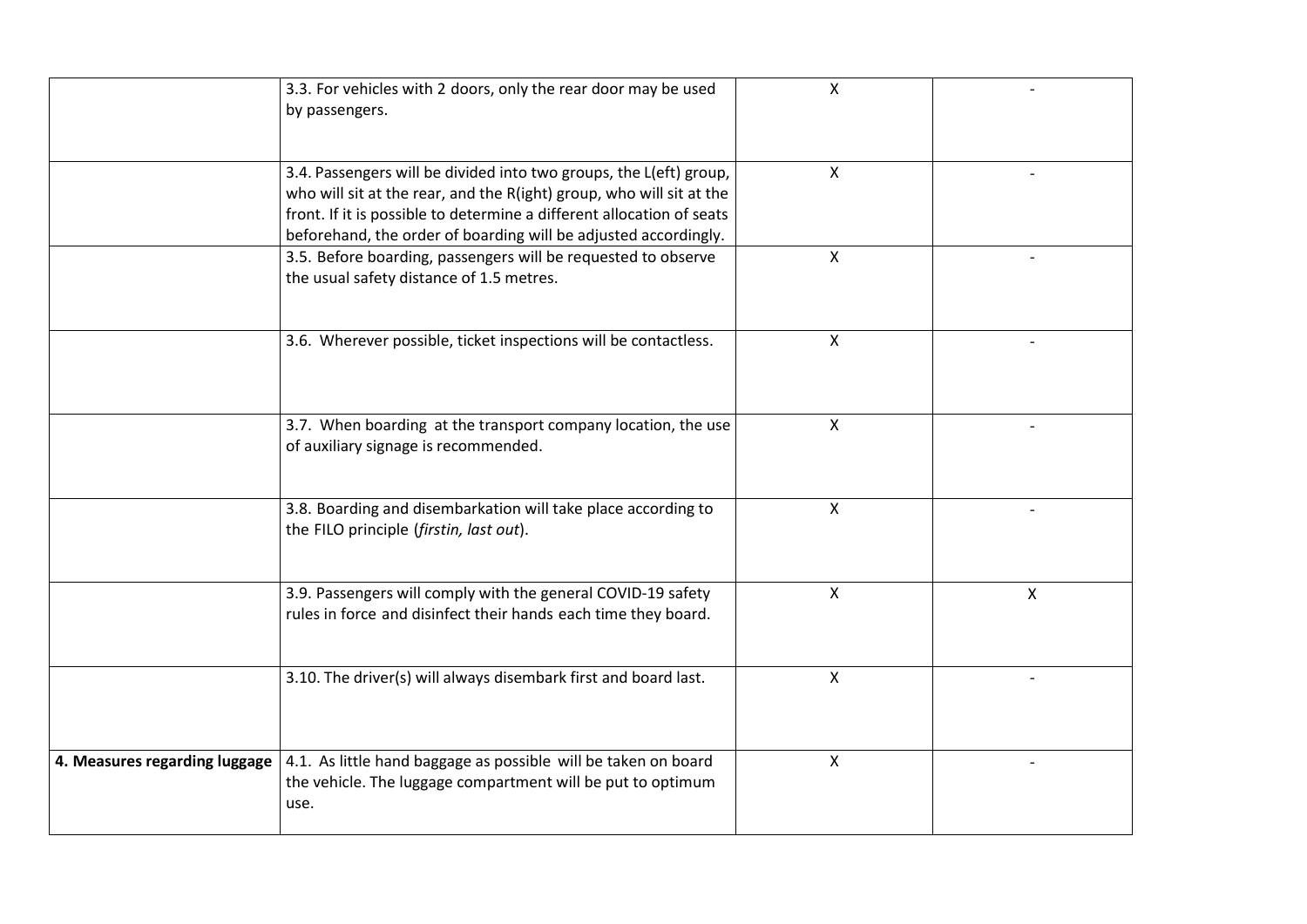|                                   | 4.2. If the location allows, a safety perimeter will be observed in<br>front of the luggage compartment of the vehicle, which ideally<br>will be marked with signs.<br>4.3. The driver himself will load and unload the items of<br>luggage and so is required to wear disposable gloves to do so. | $\boldsymbol{\mathsf{X}}$<br>$\mathsf{X}$                                                                                                                                                                                                                                                     |                                                                                                                                                                                                                                                                         |
|-----------------------------------|----------------------------------------------------------------------------------------------------------------------------------------------------------------------------------------------------------------------------------------------------------------------------------------------------|-----------------------------------------------------------------------------------------------------------------------------------------------------------------------------------------------------------------------------------------------------------------------------------------------|-------------------------------------------------------------------------------------------------------------------------------------------------------------------------------------------------------------------------------------------------------------------------|
|                                   | 4.4. The passengers will place their luggage in orderly fashion<br>within reach of the driver while maintaining the necessary<br>distance. They will then retrieve their bags from the safety<br>perimeter.                                                                                        | X                                                                                                                                                                                                                                                                                             |                                                                                                                                                                                                                                                                         |
| 5. Measures during the<br>journey | 5.1. Passengers older than the age limit set by the government<br>must wear a facemask throughout the journey.                                                                                                                                                                                     | although<br>it<br>may<br>facemask requirement is<br>otherwise only possible for<br>closed groups, provided<br>the passengers are seated<br>and after consultation<br>between the organiser of<br>the group and the bus<br>company.<br>Facemasks must be worn<br>when moving about the<br>bus. | A facemask is compulsory,   Facemasks remain strongly<br>be recommended, particularly<br>removed occasionally in when moving around inside<br>order to eat and drink. Any   the bus. Facemasks may be<br>other deviation from the removed in order to eat and<br>drink. |
|                                   | 5.2. If possible, a distance of 1.5 metres will be maintained<br>between passengers (between different social bubbles).                                                                                                                                                                            |                                                                                                                                                                                                                                                                                               |                                                                                                                                                                                                                                                                         |
|                                   | 5.3. Passengers will keep the same seat throughout the journey,<br>including for the return trip. Signs will be used or applied to<br>help them identify and maintain their seat.                                                                                                                  | $\pmb{\times}$                                                                                                                                                                                                                                                                                |                                                                                                                                                                                                                                                                         |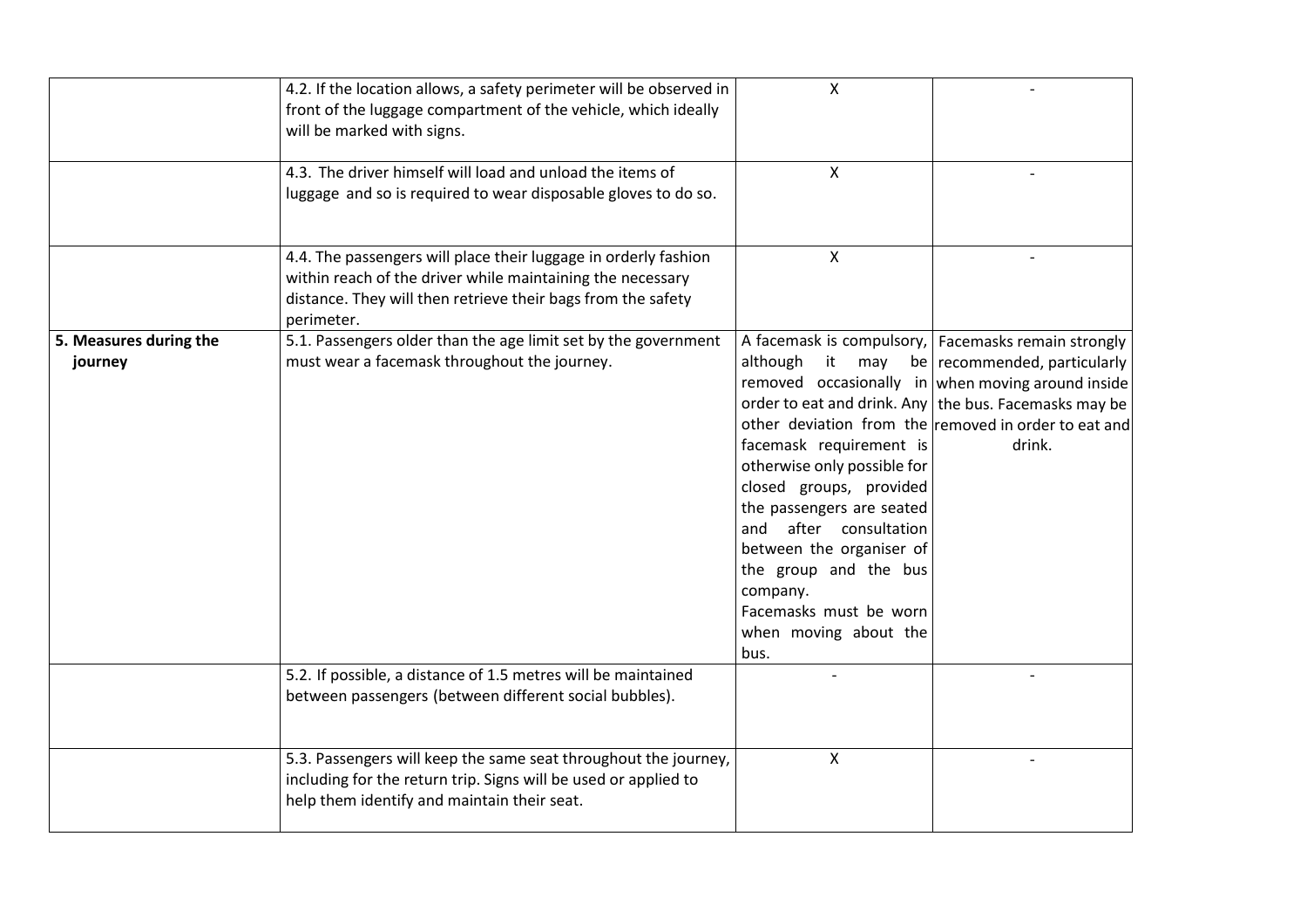| 5.4. The toilet facilities on board will not be opened. On longer   | If necessary, the toilet              | Facemasks are strongly        |
|---------------------------------------------------------------------|---------------------------------------|-------------------------------|
| journeys, sufficient stops where there are sanitary facilities will | may be used in urgent                 | recommended when              |
| be included.                                                        | circumstances, subject to             | moving about on the bus +     |
|                                                                     | wearing a facemask and                | hand hygiene strongly         |
|                                                                     | observing hand hygiene                | recommended                   |
|                                                                     | measures                              |                               |
|                                                                     |                                       |                               |
| 5.5. During these stops, the vehicle will be given extra            | $\mathsf{X}$                          | Fresh air from the outside in |
| ventilation.                                                        |                                       | sufficient quantities in line |
|                                                                     |                                       | with comfort                  |
|                                                                     |                                       |                               |
| 5.6. The refrigerator on board may no longer be used to serve       | The serving of drinks is              | Facemasks are strongly        |
| passengers.                                                         | possible provided just one            | recommended when              |
|                                                                     | person is responsible for             | moving about on the bus +     |
|                                                                     | serving them. The wearing             | hand hygiene strongly         |
|                                                                     | facemask<br>οf<br>$\mathsf{a}$<br>and | recommended                   |
|                                                                     | compliance<br>with<br>the             |                               |
|                                                                     | necessary hand hygiene is             |                               |
|                                                                     | compulsory<br>and                     |                               |
|                                                                     | movements within<br>the               |                               |
|                                                                     | vehicle must be avoided as            |                               |
|                                                                     | much as possible.                     |                               |
| 5.7. On journeys with no passengers, the driver or mechanic is      | X                                     | X                             |
| not required to wear a facemask.                                    |                                       |                               |
|                                                                     |                                       |                               |
|                                                                     |                                       |                               |
| 5.8. A second driver is permitted in the driver's area so that      | X                                     | X                             |
| driving and rest periods can be adhered to. The controls of the     |                                       |                               |
| vehicle, as well as the co-driver's seat must be disinfected when   |                                       |                               |
| the driver is changed.                                              |                                       |                               |
| 5.9. If the driver's seat area is separated from the passenger      | X                                     | X                             |
| zone by a flexible partition, the driver does not need to wear a    |                                       |                               |
| facemask.                                                           |                                       |                               |
| 5.10. Procedure established for dealing with suspected cases of     | isolate the passenger                 | isolate the passenger in      |
| COVID-19:                                                           | in question, contact                  | question, contact the         |
| isolate the passenger in question: any contact with                 | the transport company                 | transport company and,        |
| other persons must be avoided;                                      | and, where                            | where appropriate, the        |